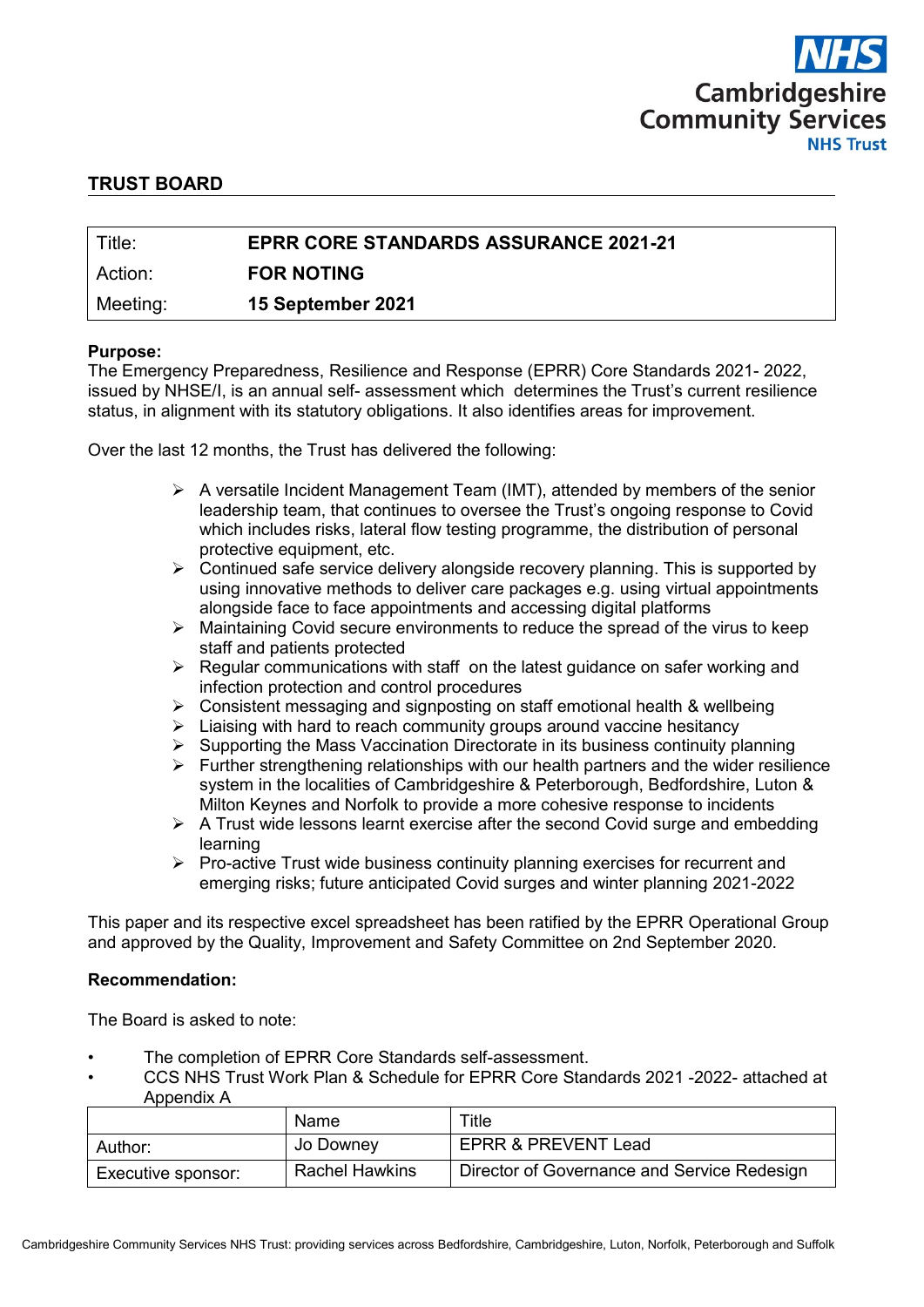# **Trust Objectives**

| <b>Objective</b>              | How the report supports achievement of the Trust<br>objectives:                                                                                                                                                                                                                                                                   |  |  |  |
|-------------------------------|-----------------------------------------------------------------------------------------------------------------------------------------------------------------------------------------------------------------------------------------------------------------------------------------------------------------------------------|--|--|--|
| Provide outstanding care      | This report reviews the EPRR portfolio and the<br>protocols in place that support the Trust's primary aim<br>to maintain the provision of safe care to service users<br>and safe working for its staff pre, during and post<br>incident. It will also highlight areas that require<br>improvement to assist the aim listed above. |  |  |  |
| Collaborate with others       | Adapting care delivery and using the hybrid approach<br>of face to face to face and video consultations allowed<br>the Trust to continue its essential service during the<br>Covid pandemic.                                                                                                                                      |  |  |  |
| Be an excellent employer      | This report conveys the wider system response, joint<br>working via JESIP modelling, and a more integrated<br>approach to incidents across the areas of Bedfordshire,<br>Luton, Milton Keynes, Cambridgeshire, Peterborough,<br>Norfolk & Suffolk, particularly over the last 18 months<br>and the Covid pandemic.                |  |  |  |
| Be a sustainable organisation | This report demonstrates the command & control<br>structure, policies and procedures in place to ensure<br>staff safety                                                                                                                                                                                                           |  |  |  |

# **Trust risk register**

- $\triangleright$  Risk 2470: There is a risk that the localised Business Continuity Plans for new services to the Trust are not current or in situ which may result in a failure of the service provision.
- $\triangleright$  Risk 2844: There is a risk that due to adverse weather conditions there may be an impact on the Trust's ability to deliver services leading to a negative impact on patients.
- 43 Trust Covid19 risks on the risk register as at 19.08.2021

#### **Legal and Regulatory requirements:**

- The Civil Contingencies Act 2004 ("CCA")
- Health & Social Care Act 2012 (England)
- Control of Major Accident Hazards Regulations 1999
- Radiation (Emergency preparedness & Public Information) Regulations 2001
- Health & safety at Work 1974
- Management of Health & Safety at Work Regulations 1999
- The Counter Terrorism and Security Act 2015
- Health Protection Legislation (England) Guidance 2010
- Data Protection Act 1998
- HMG Security Policy Framework
- Emergency Preparedness Statutory Guidance to the CCA
- Emergency Response and Recovery non statutory guidance CCA
- NHS England Emergency Preparedness Framework 2.0 Nov 2015
- NHS England Core Standards for Emergency Preparedness, Resilience and Response
- NHS England Business Continuity Management Framework (Service Resilience)
- Care Quality (Registration)Regulations 2009
- Caldicott Principles
- Government Security Classifications 2014

#### **Previous Papers:**

| Title:                                       | <b>Date Presented:</b> |
|----------------------------------------------|------------------------|
| <b>EPRR Core Standards Assurance 2020-21</b> | September 2020         |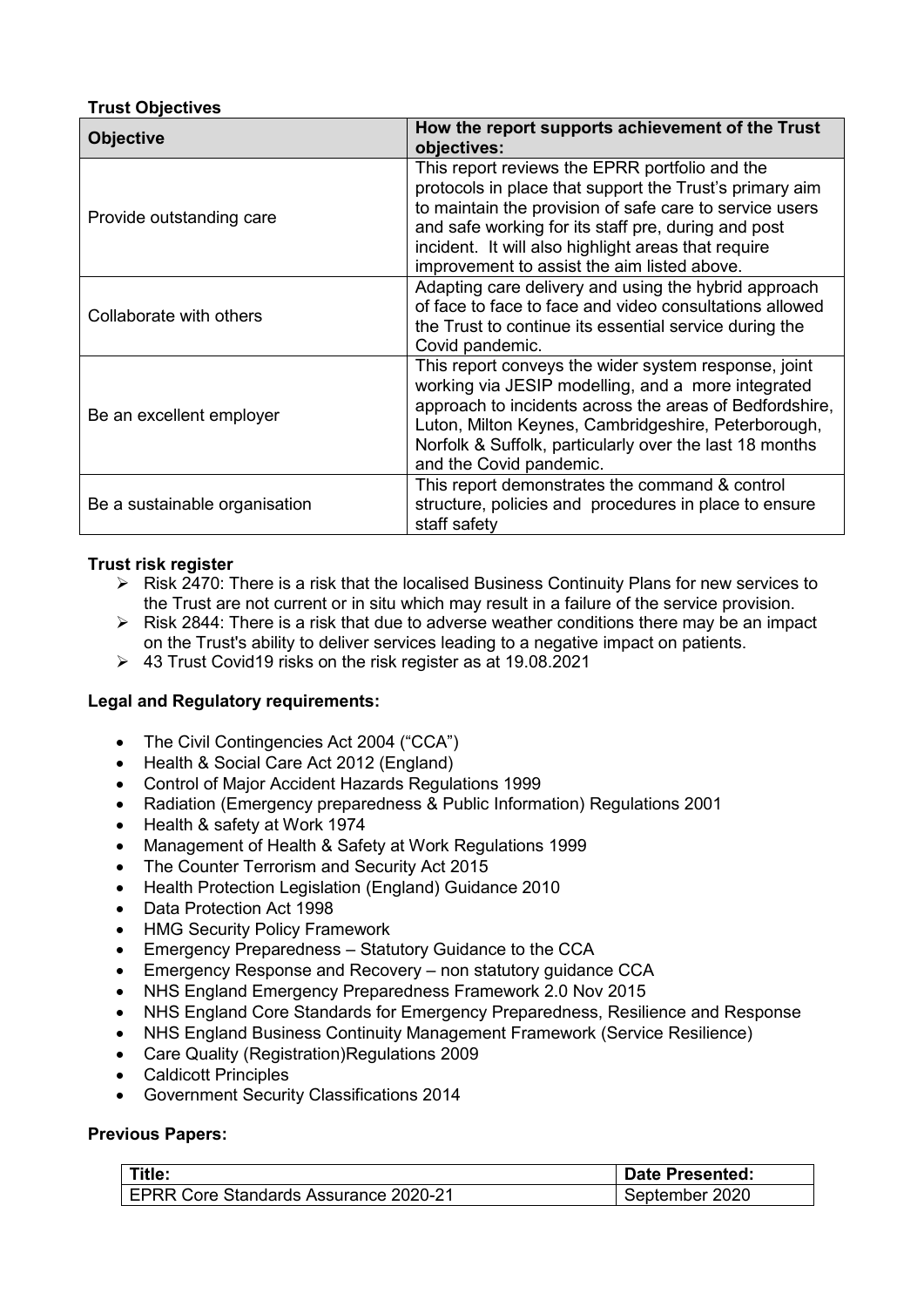# **Diversity and Inclusion implications:**

| <b>Objective</b>                                                                                                                                 |                   |                        | How the report supports achievement of<br>objectives:                                                                                                                                                                                                                                                                                                      |                               |        |                                  |        |                       |
|--------------------------------------------------------------------------------------------------------------------------------------------------|-------------------|------------------------|------------------------------------------------------------------------------------------------------------------------------------------------------------------------------------------------------------------------------------------------------------------------------------------------------------------------------------------------------------|-------------------------------|--------|----------------------------------|--------|-----------------------|
| To support the development of a Trust wide<br>Anti-Racism Strategy and Organisational<br>Development Plan.                                       |                   |                        | N/A                                                                                                                                                                                                                                                                                                                                                        |                               |        |                                  |        |                       |
| To finalise the roll out of reverse mentoring as<br>part of all in house development programmes.                                                 |                   |                        | N/A                                                                                                                                                                                                                                                                                                                                                        |                               |        |                                  |        |                       |
| We will measure the impact of our virtual clinical<br>platforms, ensuring that they are fully accessible<br>to the diverse communities we serve. |                   |                        | A BAME Mass Vaccination Cell was set up by<br>the EPRR lead to address vaccine hesitancy in<br>the local BAME communities the Trust serves.<br>This resulted in our social media project work<br>being cascaded to our Local Heath Resilience<br>Partners across Norfolk & Cambridgeshire for<br>further cascade in their organisations, see s. 5<br>below |                               |        |                                  |        |                       |
| We will ensure that the recruitment of our<br>volunteers are from the diverse communities<br>they serve.                                         |                   |                        | N/A                                                                                                                                                                                                                                                                                                                                                        |                               |        |                                  |        |                       |
| Are any of the following protected characteristics impacted by items covered in the paper                                                        |                   |                        |                                                                                                                                                                                                                                                                                                                                                            |                               |        |                                  |        |                       |
| Age                                                                                                                                              | <b>Disability</b> | Gender<br>Reassignment | Marriage and<br>Civil<br>Partnership                                                                                                                                                                                                                                                                                                                       | Pregnancy<br>and<br>Maternity | Race   | Religion<br>and<br><b>Belief</b> | Sex    | Sexual<br>Orientation |
| $\Box$                                                                                                                                           | $\Box$            | □                      | $\Box$                                                                                                                                                                                                                                                                                                                                                     | П                             | $\Box$ | □                                | $\Box$ | $\Box$                |

# **1. Summary**

The Trust is assessed on its emergency planning and preparedness annually via the Emergency Preparedness Resilience & Response (EPRR) Core Standards.

The Trust has rated itself as **fully compliant** for 2021-2022.

# **2. NHS EPRR Core Standards**

The NHS EPRR Core Standards were first introduced in 2013 and clearly set out the minimum standards expected of NHS organisations and providers of NHS funded care with respect to emergency preparedness, resilience and response (EPRR)

This national annual review aims to co-ordinate a cohesive multi-agency response to domestic emergencies. It also facilitates a framework for self-assessment, peer review and assurance processes. In addition, it incorporates lessons learnt from testing, national legislation and guidance changes and updates to the NHS England governance programme.

The Trust is required to undertake an annual assurance process on these standards and ensure the Trust Board are sighted on the level of compliance achieved. This includes the results of the self-assessment and any work plan to address areas of improvement.

# **3. EPRR Core Standards 2021/2022**

The Trust reports its annual cycle of self-assessment to both Bedfordshire & Luton and Cambridgeshire & Peterborough Local Health Resilience Partnerships (LHRP). The Norfolk LHRP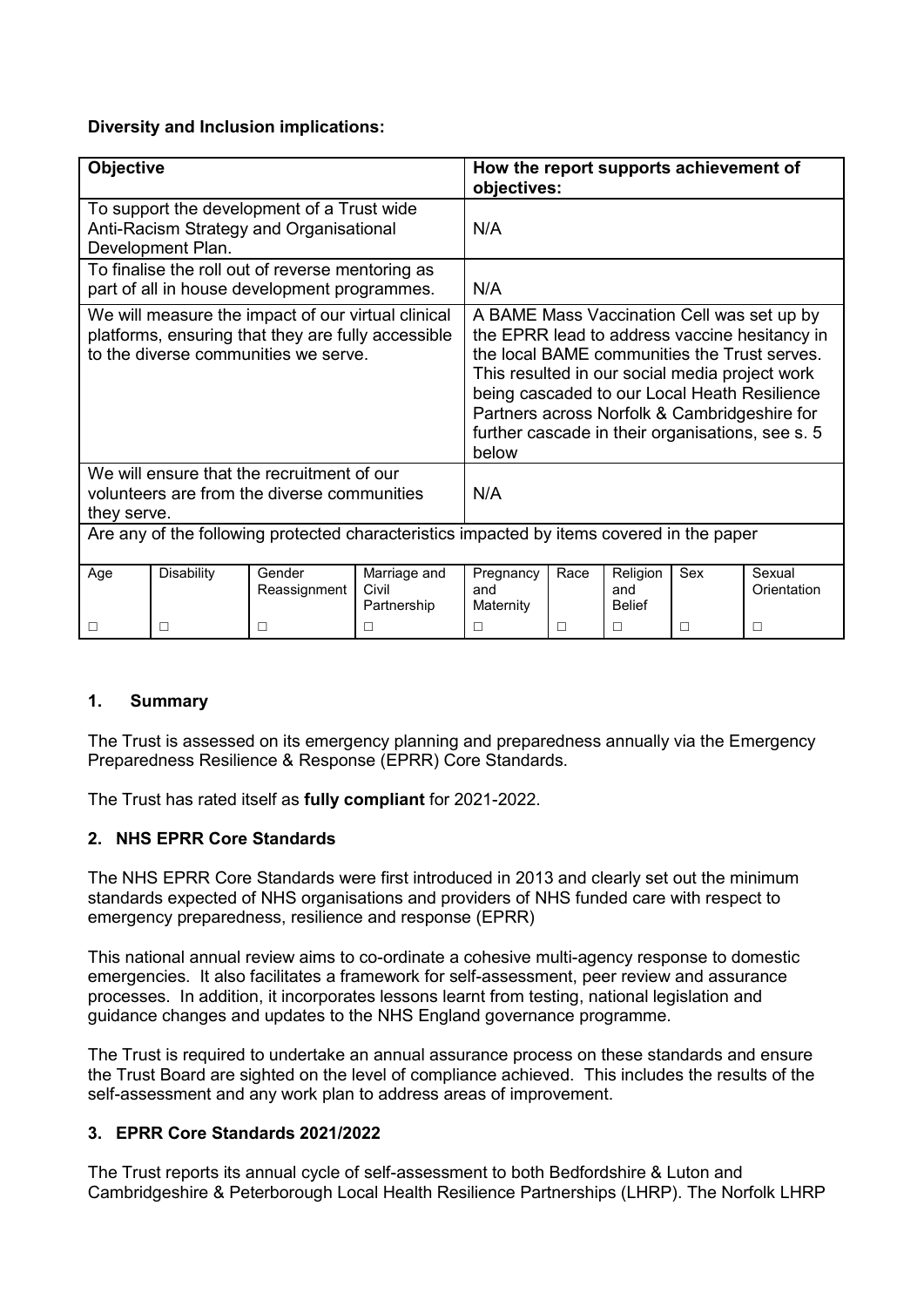will be sighted on the documents but will take its assurance from the Cambridgeshire & Peterborough LHRP review process.

The Trust is compliant with the total of all 43 core assessment standards that are applicable to the Trust, presented in this year's assessment, at this given time.

#### **The Trust has assessed itself as fully compliant for 2021/2022, with an action plan which is aligned with the Trust EPRR work plans. See attached Excel spreadsheet, tab 5**

| <b>Domain</b>                | <b>Compliance level</b> | Work plan                |
|------------------------------|-------------------------|--------------------------|
| Governance                   | Fully compliant         | Business as usual        |
| Duty to access risk          | Fully compliant         | Business as usual        |
| Duty to maintain plans       | Fully compliant         | Business as usual        |
| <b>Command &amp; Control</b> | Fully compliant         | <b>Business as usual</b> |
| Training and Exercising      | Fully compliant         | Business as usual        |
| Response                     | Fully compliant         | <b>Business as usual</b> |
| Warning and informing        | Fully compliant         | <b>Business as usual</b> |
| Cooperation                  | Fully compliant         | Business as usual        |
| <b>Business Continuity</b>   | Fully compliant         | Business as usual        |
| <b>HAZMAT/CBRN</b>           | Fully compliant         | Business as usual        |

# **4. 2020/2021 Work plan update**

The Trust was substantially compliant against the EPRR Core Standards 2020/2021 and the work plan during the year has addressed the following areas:

| <b>Business Continuity plans</b> | Operational business continuity plans have undergone<br>review post Covid surges. The EPRR lead has been<br>working continuously over the past 12 months and<br>continues to work with Service Managers to adapt Service<br>business continuity plans to reflect the changing methods |
|----------------------------------|---------------------------------------------------------------------------------------------------------------------------------------------------------------------------------------------------------------------------------------------------------------------------------------|
|                                  | of care delivery.                                                                                                                                                                                                                                                                     |

#### . **5. Trust EPRR 2021/22**

The Trust is committed to continually improving its EPRR strategies in dealing with current, new and emerging risks such as Covid variants, infectious diseases, terrorism, industrial action, severe weather and sustainability in relation to the Trust's estates portfolio. It is essential that the Trust has adequate resources to respond to incidents as well as striving to continually improve and enhance its capacity and capability to effectively deal with these events.

The Trust's key EPRR priorities are to:

- Continue to adhere to government guidance and engagement with the wider resilience system to mitigate risks from the continuing Covid pandemic; includes addressing health inequalities and concerns from hard to reach groups and maintaining Covid secure environments for staff and patients
- Evaluate and embed lessons learnt from the Covid pandemic and other emergency incidents
- Ensure the Trust EPRR Operational Group maintain, monitor and address EPRR risks and hazards as specified in the Civil Contingencies Act 2004 and accompanying statutory instruments and guidance